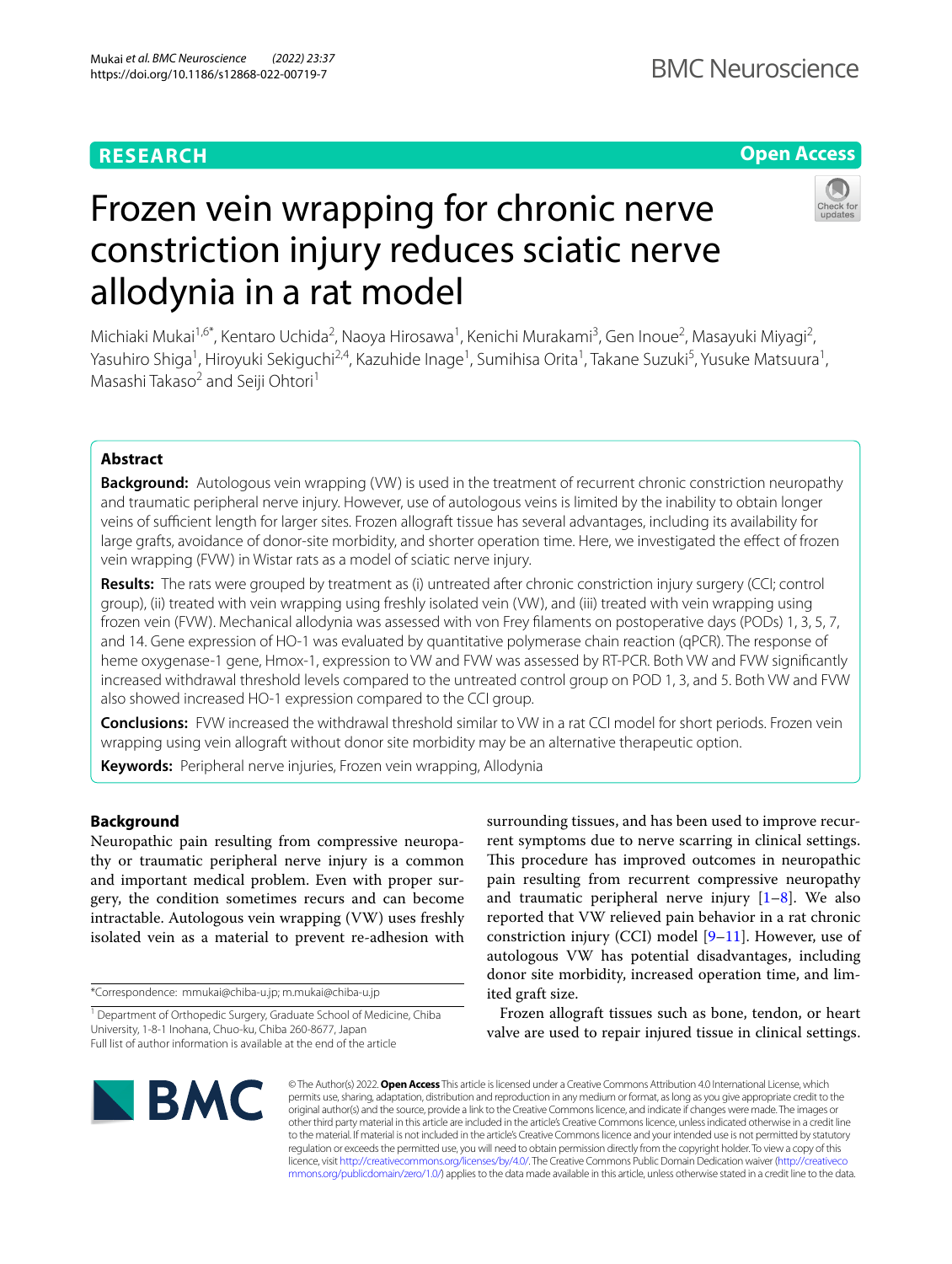Allograft tissue has several advantages, such as its availability for large graft sizes, avoidance of donor-site mor-bidity, and shorter operation time [\[12\]](#page-4-4). Frozen vein wrapping using as vein allograft might therefore represent a practical therapeutic option without donor site morbidity. However, it remains unclear whether frozen vein wrapping (FVW) has a therapeutic efect, and it has not been used in clinical settings.

Previous studies proposed the mechanism by which VW relieves pain [\[9–](#page-4-2)[11\]](#page-4-3). Heme oxygenase-1 (HO-1) is a rate-limiting enzyme which catalyzes oxidative degeneration of heme into biliverdin, carbon monoxide, and iron. Over-expression or induction of HO-1 is associated with potent anti-infammatory and antinociceptive efects, both in vitro and in mice  $[13–16]$  $[13–16]$  $[13–16]$  $[13–16]$ , and also ameliorates neuropathic pain induced by sciatic nerve injury [\[14](#page-4-7), [17–](#page-4-8) [20\]](#page-5-0). We previously reported that VW promotes HO-1 expression  $[9]$  $[9]$ . However, the question of whether  $FVW$ also promotes HO-1 remains unanswered.

Here, we investigated the efect of frozen vein wrapping on mechanical allodynia and HO-1 expression in a rat CCI model.

### **Methods**

# **Animals**

 All animal experiments were approved by the ethics committee of Chiba University (reference number: 2-196). Eight-week-old male Wistar rats (240–260g; *n*=115) were housed under controlled conditions in a semibarrier housing system (12-h light/dark cycle, 21–23 °C, 45–65% humidity) and kept on a standard rodent chow diet (CRF-1; Oriental Yeast Co., Ltd., Tokyo, Japan). Rats were housed in standard cages  $(45 \times 30 \times 20 \text{ cm})$ , two rats per cage).

# **Preparation of graft materials**

The abdominal portion of the vena cava was harvested from 20 donor rats, immediately immersed in phosphatebufered saline (PBS), opened by sectioning along the longitudinal axis, and then cut into 8-mm lengths. A total of 60 vein graft materials were prepared from the venae cavae of 20 donor rats. Thirty vein sections from 10 rats were immediately applied to the CCI model. For frozen VW, the remaining 30 vein sections from 10 rats were stored in a freezer at −80°C for 1week, then thawed at 37°C for 1h before use in the vein wrapping procedure.

#### **Cell viability of frozen vein**

The freezing and thawing process leads to cell death in tissues via membrane damage, osmotic shock, and ice crystal formation [[21,](#page-5-1) [22\]](#page-5-2). We investigated the viability of frozen veins, because viable cells could exhibit immunogenicity. Fresh veins and frozen  $(n=6, \text{ each})$  veins which were thawed in culture medium at 37 °C were digested in 0.1% collagenase (Wako Pure Chemical) for 1h at 37°C. Vein-derived cells were cultured in a minimal essential media supplemented with fetal bovine serum for 7days. After 7days, attached cells in the culture dish were detached with a 0.25% trypsin/EDTA solution (BD Falcon, NJ, USA), counted using an automated cell counter (Countess™; Invitrogen Life Technologies, Carlsbad, CA, USA) and stained with trypan blue to measure cell viability.

# **Creation of CCI model**

90 rats were randomly assigned to three treatment groups (*n*=30 each): a control group, a group undergoing vein wrapping with freshly isolated vein (VW group), and a group undergoing vein wrapping with frozen vein (FVW group). The control group rats underwent surgery to induce  $\text{CCI}$  (= $\text{CCI}$  group). CCI of the sciatic nerve was induced under anesthesia with 100mg/kg ketamine hydrochloride and 10mg/kg xylazine hydrochloride according to a previously described method [[23](#page-5-3)]. In the VW group, rats were treated with the vein wrapping procedure after the CCI surgery. Veins were then used as previously reported  $[9, 10]$  $[9, 10]$  $[9, 10]$ . Briefly, they were used in wrapping the ligated sciatic nerve, with the endothelial surface positioned adjacent to the epineurium of the nerve. In the FVW group, rats were treated with frozen vein using the same method as in the VW group.

# **von Frey Test**

Rats ( $n=5$  per group) were subjected to the von Frey test according to our previous report  $[9-11, 24]$  $[9-11, 24]$  $[9-11, 24]$  $[9-11, 24]$  on postoperative days (PODs) 1, 3, 5, 7, and 14. Following randomization and 1-h acclimation to the test cage, the von Frey test was conducted by applying six von Frey flaments (3.922 mN, 5.882 mN, 9.804 mN, 13.725 mN, 19.608 mN, 39.216 mN) (Mono-flament Kit; Smith & Nephew, Germantown, WI) to the hind paw perpendicular to the plantar surface. For behavioral testing, rats are placed into the testing apparatus and allowed to habituate to the testing procedure. The area tested is the mid-plantar surface of the hind paw, which falls within the area of the tibial nerve branch in order to exclude evaluation of the sural and saphenous nerves [\[25,](#page-5-5) [26\]](#page-5-6). Stimulus strength was slowly increased or decreased to evaluate the withdrawal threshold. Baseline thresholds were measured 3 days prior to surgery. The Dixon nonparametric test [[24\]](#page-5-4) was used to analyze the data in accordance with a previous report [[25](#page-5-5)].

# **HO‑1 Gene (***Hmox1***) Expression Analysis**

We previously reported that VW increased HO-1 gene expression, namely *Hmox1* mRNA. In addition,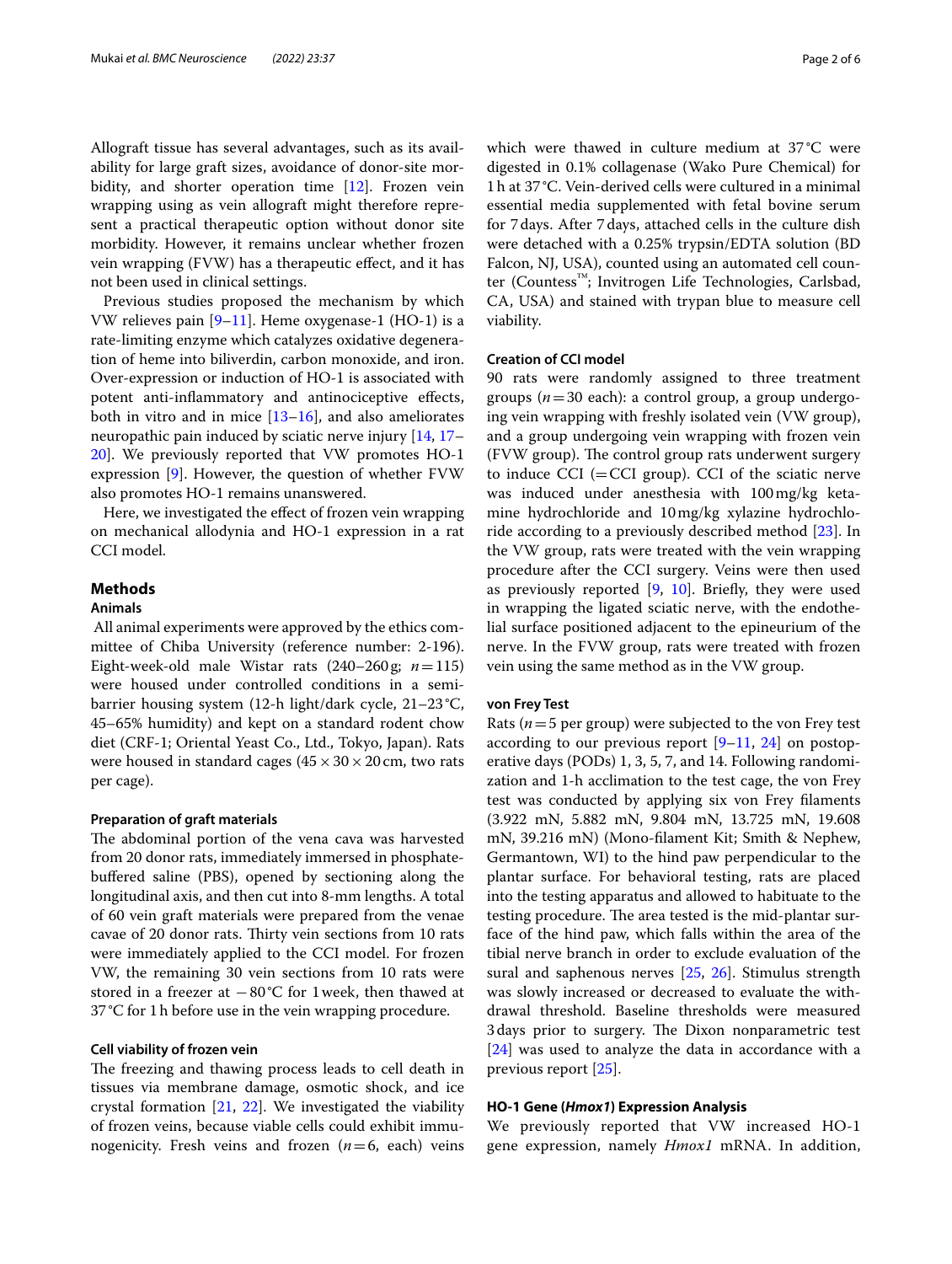consistent with the mRNA results, increased HO-1 protein levels were observed  $[9, 24]$  $[9, 24]$  $[9, 24]$  $[9, 24]$ . Therefore, mRNA expression of Hmox1 in the sciatic nerve was examined by quantitative polymerase chain reaction (qPCR). In these experiments, an additional group of rats  $(n=5)$ which did not receive CCI surgery or treatment before sciatic nerve resection (normal group) were used to evaluate relative gene expression levels following CCI. The rats  $(n=5$  per group) were euthanized with a dose of sodium pentobarbital intraperitoneally (150 mg/kg), and the right sciatic nerve was resected immediately after the animal's death prior to (normal group), and 1, 3, 5, 7, and 14 days after wrapping. Scar tissue, veins and ligatures were removed from the resected nerves. After RNA extraction using Trizol solution (Thermo Fisher Scientifc, Rockford, IL, USA) and complementary DNA (cDNA) synthesis using the SuperScript III First-Strand-Synthesis System (Thermo Fisher Scientific), we performed qPCR with PCR primers (Table [1\)](#page-2-0) using the 25 µL reaction mixtures comprising 2 µL cDNA,  $0.2 \mu M$ specifc primer pair, and 12.5 µL SYBR Premix Ex Taq (Product no. RR820, Takara, Kyoto, Japan) under the following settings: initial denaturation at 95 °C for 1 min, 40 cycles of 95 °C for 5 s, and 60 °C for 30 s. Gene expressions were calculated by the delta-delta-method. Hmox1 mRNA expression was normalized to glyceraldehyde dehydrogenase (Gapdh) levels and values in the three treatment groups were compared.

#### **Measurement of bFGF protein level in freeze vein**

We previously reported that basic fbroblast growth factor (bFGF) stimulated HO-1 expression in sciatic nerve-derived cells [\[9](#page-4-2)]. To investigate the possible mechanism of *Hmox1* induction following FVW, bFGF protein levels in FVW were measured. Vein and sciatic nerve were homogenized in RIPA bufer with proteinase inhibitors. After centrifugation, supernatant was collected to measure the total protein and bFGF concentration. Total protein concentration was evaluated with the bicinchoninic acid assay. Samples having a protein concentration of 500 µg/mL were prepared and

#### <span id="page-2-0"></span>**Table 1** Sequences of primers used in this study

| Gene        | <b>Direction</b> | Primer sequence (5'-3')    | Product<br>size (bp) |
|-------------|------------------|----------------------------|----------------------|
| $H$ mox $1$ | Sense            | GAG CGA AAC AAG CAG AAC CC | 167                  |
|             | Antisense        | ACC TCG TGG AGA CGC TTT AC |                      |
| Gapdh       | Sense            | TGC CACTCA GAA GACTGT GG   | 129                  |
|             | Antisense        | TTC AGC TCT GGG ATG ACC TT |                      |

bFGF concentration was measured using a commercial bFGF ELISA kit (Biolegend, San Diego, CA).

# **Statistical analyses**

Efect sizes were calculated with a power analysis using an alpha of 0.05 and power of 0.80 in G\*POWER3 to determine a sufficient sample size. Power analysis revealed that 15 rats were needed for the von Frey test to detect a diference between the CCI, VW and FVW groups. All statistical comparisons were conducted using SPSS (version 19.0; SPSS Inc., Chicago, IL). The normality and variances of the data was assessed with the Shapiro– Wilk and F test, respectively. As the data were normally distributed and the intergroup variances were similar, intergroup variances were similar, and two-way analysis of variance (ANOVA) followed by Tukey's multiple comparisons test was used to compare Hmox1 mRNA levels among the control, VW, and FVW groups. The t-test was used to compare bFGF protein levels between vein and sciatic nerve.  $P < 0.05$  was considered statistically signifcant.

# **Results**

#### **Cell viability in frozen vein**

Seven days after culture,  $4.3 \pm 1.2 \times 10^5$  cells were isolated from fresh vein. In contrast, no adherent cells were observed in frozen vein.

# **von Frey tests**

Mechanical allodynia was seen in rats in the CCI group on POD 1, and continually observed in the frst 2weeks post-surgery. Withdrawal threshold was signifcantly higher in the VW and FVW groups than in the CCI groups from POD [1](#page-2-1) ( $p < 0.05$ ; Fig. 1), POD 3 ( $p < 0.05$ ; Fig. [1](#page-2-1)) and POD 5 ( $p < 0.05$ ; Fig. 1). On POD 7 and 14,

<span id="page-2-1"></span>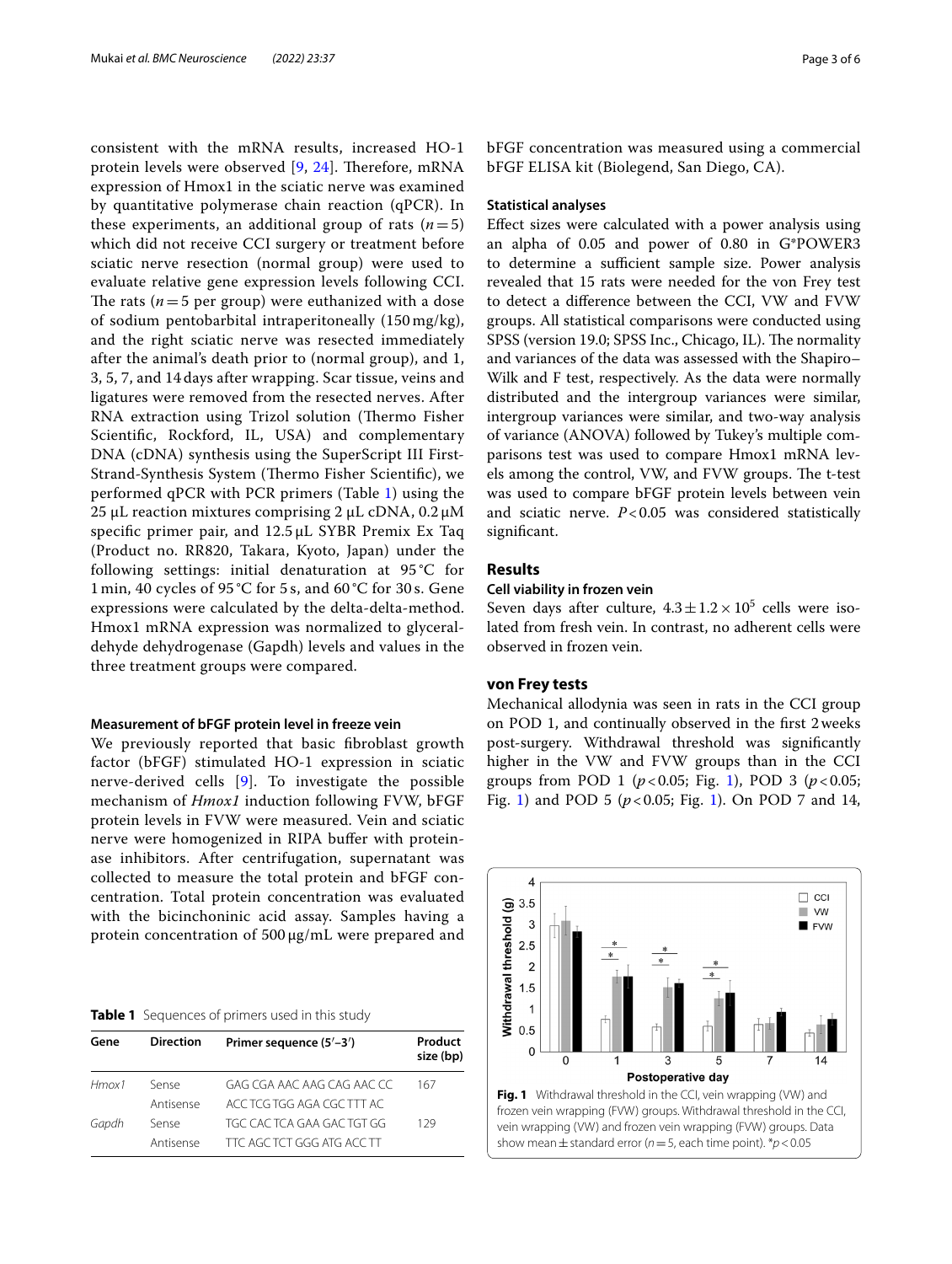

<span id="page-3-0"></span>

<span id="page-3-1"></span>withdrawal threshold was higher in the VW and FVW groups than in the CCI groups, albeit that the diference was not significant. There was no significant difference between the VW and FVW groups.

#### *Hmox1* **mRNA expression**

Hmox1 mRNA expression was signifcantly higher in the VW and FVW groups than in the control groups on POD 1 (p<0.05; Fig. [2](#page-3-0)), POD 3 (p<0.05, respectively; Fig. [2](#page-3-0)), and POD 5 ( $P < 0.05$ , respectively; Fig. [2](#page-3-0)). There was no signifcant diference between the VW and FVW groups.

#### *bFGF concentration in vein*

To investigate the possible mechanism of *Hmox1* induction following FVW, bFGF concentration was measured, and shown to be signifcantly higher (10.5-fold) in vein than in sciatic nerve ( $p < 0.05$ , Fig. [3\)](#page-3-1).

# **Discussion**

In this study, we investigated the therapeutic efects of frozen vein wrapping for recurrent compressive neuropathy and traumatic peripheral nerve injury. Frozen vein wrapping increased the withdraw threshold level similarly to fresh vein wrapping. In addition, qPCR revealed that both fresh and frozen vein wrapping promoted *Hmox1* expression following CCI. Together, these fndings suggest that frozen vein may become an alternative source of large grafts as a practical therapeutic option.

Autologous vein is generally selected for use in VW to treat recurrent chronic constriction neuropathy. However, some studies reported that glutaraldehydepreserved allogenic vein seemed to induce a marked infammatory response [[27,](#page-5-7) [28](#page-5-8)], and that epineural scarring and adherence to the underlying nerve also had an adverse effect compared to autografting [[28](#page-5-8)]. A recent study indicated that glutaraldehyde stimulated peripheral nerve scar formation and resulted in functional defciencies [[29\]](#page-5-9). In our present study, frozen VW relieved the mechanical allodynia following CCI similar to fresh VW in a rat CCI model. The freeze-thaw process markedly reduces the number of viable cells and immunogenicity in tendon cells [\[22](#page-5-2)]. In our study, no viable cells were observed in frozen vein. Therefore, frozen vein allograft may be a treatment option for larger sites requiring long veins.

Previous studies proposed the mechanism that autologous vein wrapping exerted its therapeutic efect through vein-derived trophic factors [\[9](#page-4-2), [10,](#page-4-9) [24](#page-5-4)]. We previously reported that *Hmox1* following fresh VW and recombinant bFGF stimulate Hmox1 expression in sciatic nerve cells in vitro [[9\]](#page-4-2). In our present study, even in the absence of viable cells, FVW promoted *Hmox1* expression, similarly to fresh VW. Extracellular matrix (ECM) contains growth factors which are released by proteolytic cleavage [[30,](#page-5-10) [31\]](#page-5-11). bFGF is bound to heparan sulfate in the ECM and is released and activated for angiogenesis [[30\]](#page-5-10). Here, frozen vein contained a higher amount of bFGF than sciatic nerve. We previously reported that bFGF stimulated rat sciatic nerve in vitro and that bFGF-absorbed collagen sheet wrapping promoted Hmox1 expression and improved mechanical allodynia [[24\]](#page-5-4). Our present observation suggests that ECM-derived bFGF in vein may induce *Hmox1* expression.

VW and FVW signifcantly increased in mechanical withdrawal thresholds between POD1, 3 and 5. However, mechanical withdrawal thresholds were not signifcantly diferent at POD7 and 14, respectively. A previous study reported a clear and signifcant decrease in mechanical withdrawal threshold in a CCI model at POD1 and POD3, and that this decrease started again from POD7 and persisted for an extended period [[26](#page-5-6)]. This continuous decrease in mechanical withdrawal threshold is associated with the activation of spinal microglia, which is further enhanced from POD7 or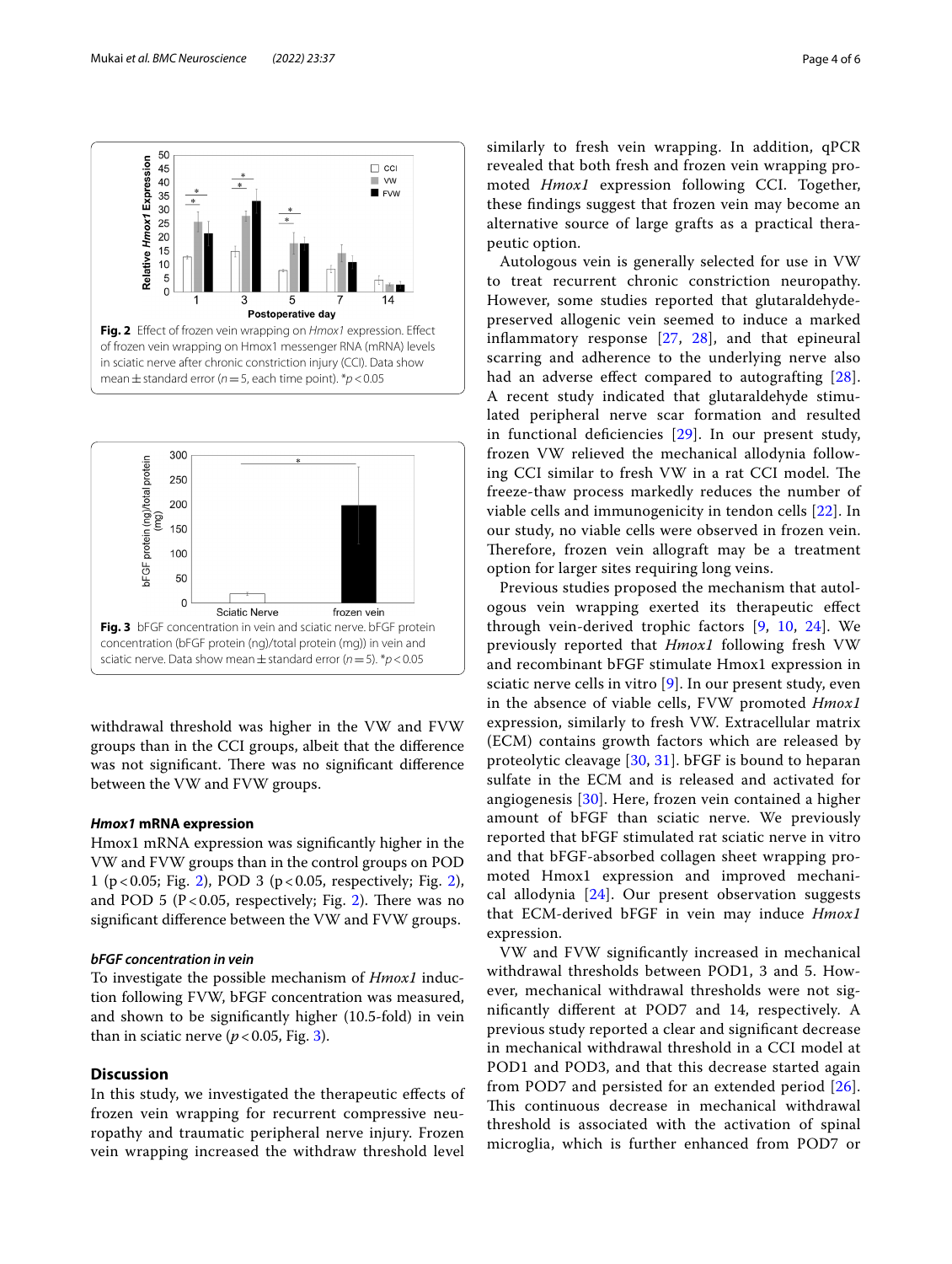later following CCI  $[32]$  $[32]$ . Therefore, VW and FVW may have no efficacy in POD7 and POD14, consistent with pathology of the spinal cord.

Two limitations of this study warrant mention. First, only mechanical allodynia was used to assess pain. Evaluation of thermal and mechanical hyperalgesia, and walking track analysis were not determined. Second, we did not evaluate protein expression.

# **Conclusions**

FVW increased the withdrawal threshold in a similar manner to VW in a rat CCI model for short periods. Frozen vein wrapping using vein allografts without donor site morbidity may be an alternative therapeutic option.

#### **Abbreviations**

VW: Vein wrapping; FVW: Frozen vein wrapping; CCI: Chronic constriction injury; HO-1: Heme oxygenase-1; PBS: Phosphate-buffered saline; qPCR: Quantitative polymerase chain reaction.

#### **Acknowledgements**

We thank DMC Corp for editing drafts of this manuscript.

#### **Author contributions**

All authors contributed to the study conception and design. Material preparation, data collection and analysis were performed by NH, KM, GI, MM (Miyagi), YS, HS, KI, SO, TS, YM, MT, and SO. The frst draft of the manuscript was written by MM (Mukai) and KU, and all authors commented on previous versions of the manuscript prior to fnalization. All authors read and approved the fnal manuscript.

#### **Funding**

This study was funded by a Grant-in-Aid for Scientifc Research (C) (Grant Number 20 K09415) The funders had no role in our study design, data collection, analysis and preparation of the manuscript.

#### **Data availability**

The datasets used and/or analysed during the current study are available from the corresponding author on reasonable request.

#### **Declarations**

#### **Ethics approval and consent to participate**

The manuscript is based on published studies and is in accordance with the relevant guidelines and regulations. All animal studies were approved and conducted according to the ethics committees of Chiba University (approval number: 1-468). This study is reported in accordance with ARRIVE guidelines.

#### **Consent for publication**

Not applicable.

#### **Competing interests**

The authors declare that they have no competing interests.

#### **Author details**

<sup>1</sup> Department of Orthopedic Surgery, Graduate School of Medicine, Chiba University, 1-8-1 Inohana, Chuo-ku, Chiba 260-8677, Japan. <sup>2</sup>Department of Orthopedic Surgery, Kitasato University School of Medicine, 1-15-1 Minami-ku Kitasato, Sagamihara, Kanagawa 252-0374, Japan. <sup>3</sup>Department of Orthopaedic Surgery, St. Marianna University School of Medicine, 2-16-1 Sugao, Miyamae-ku, Kanagawa 216-8511, Japan. <sup>4</sup>Shonan University of Medical Sciences Research Institute, Nishikubo 500, Chigasaki , Kanagawa 253-0083, Japan. <sup>5</sup>Department of Bioenvironmental Medicine, Graduate

School of Medicine, Chiba University, 1-8-1 Inohana, Chuo-ku, Chiba 260-8677, Japan. <sup>6</sup> Department of Regenerative Medicine, Graduate School of Medicine, Chiba University, 1-8-1 Inohana, Chuo-ku, Chiba 260-8677, Japan.

Received: 3 January 2022 Accepted: 25 May 2022 Published online: 20 June 2022

#### **References**

- <span id="page-4-0"></span>1. Campbell JT, Schon LC, Burkhardt LD. Histopathologic fndings in autogenous saphenous vein graft wrapping for recurrent tarsal tunnel syndrome: a case report. Foot Ankle Int. 1998;19:766–9.
- 2. Easley ME, Schon LC. Peripheral nerve vein wrapping for intractable lower extremity pain. Foot Ankle Int. 2000;21:492–500.
- 3. Kokkalis ZT, Jain S, Sotereanos DG. Vein wrapping at cubital tunnel for ulnar nerve problems. J Shoulder Elbow Surg. 2010;19:91–7.
- 4. Mulgrew S, Kanabar GP, Papanastasiou S. Further evidence for treatment of recalcitrant neuropathy of the upper limb with autologous vein wrapping. Ann Plast Surg. 2012;69:288–91.
- 5. Sadek AF, Fouly EH, Hamdy M. Functional and electrophysiological outcome after autogenous vein wrapping of primary repaired ulnar nerves. Microsurgery. 2014;34:361–6.
- 6. Schon LC, Anderson CD, Easley ME, Lam PW, Trnka HJ, Lumsden DB, et al. Surgical treatment of chronic lower extremity neuropathic pain. Clin Orthop Relat Res. 2001. [https://doi.org/10.1097/00003086-200108000-](https://doi.org/10.1097/00003086-200108000-00022.156-64) [00022.156-64.](https://doi.org/10.1097/00003086-200108000-00022.156-64)
- 7. Sotereanos DG, Giannakopoulos PN, Mitsionis GI, Xu J, Herndon JH. Veingraft wrapping for the treatment of recurrent compression of the median nerve. Microsurgery. 1995;16:752–6.
- <span id="page-4-1"></span>8. Varitimidis SE, Riano F, Sotereanos DG. Recalcitrant post-surgical neuropathy of the ulnar nerve at the elbow: treatment with autogenous saphenous vein wrapping. J Reconstr Microsurg. 2000;16:273–7.
- <span id="page-4-2"></span>9. Hirosawa N, Uchida K, Kuniyoshi K, Murakami K, Inoue G, Miyagi M, et al. Vein wrapping facilitates basic fbroblast growth factor-induced heme oxygenase-1 expression following chronic nerve constriction injury. J Orthop Res. 2018;36:898–905.
- <span id="page-4-9"></span>10. Hirosawa N, Uchida K, Kuniyoshi K, Murakami K, Inoue G, Miyagi M, et al. Vein wrapping promotes M2 macrophage polarization in a rat chronic constriction injury model. J Orthop Res. 2018. [https://doi.org/10.1002/jor.](https://doi.org/10.1002/jor.23875) [23875](https://doi.org/10.1002/jor.23875).
- <span id="page-4-3"></span>11. Murakami K, Kuniyoshi K, Iwakura N, Matsuura Y, Suzuki T, Takahashi K, et al. Vein wrapping for chronic nerve constriction injury in a rat model: study showing increases in VEGF and HGF production and prevention of pain-associated behaviors and nerve damage. J Bone Joint Surg Am. 2014;96:859–67.
- <span id="page-4-4"></span>12. Adam J Beer TMT, Michael L Redondo, David R Christian, Brian J Cole, Rachel M Frank Use of Allografts in Orthopaedic Surgery: Safety, Procurement, Storage, and Outcomes. Orthop J Sports Med. 2019; [https://doi.](https://doi.org/10.1016/j.otsr.2013.03.010) [org/10.1016/j.otsr.2013.03.010](https://doi.org/10.1016/j.otsr.2013.03.010).
- <span id="page-4-5"></span>13. Devesa I, Ferrándiz ML, Terencio MC, Joosten LA, van den Berg WB, Alcaraz MJ. Infuence of heme oxygenase 1 modulation on the progression of murine collagen-induced arthritis. Arthritis Rheum. 2005;52:3230–8.
- <span id="page-4-7"></span>14. Hervera A, Leánez S, Negrete R, Motterlini R, Pol O. Carbon monoxide reduces neuropathic pain and spinal microglial activation by inhibiting nitric oxide synthesis in mice. PLoS One. 2012;7:e43693.
- 15. Megías J, Guillén MI, Clérigues V, Rojo AI, Cuadrado A, Castejón MA, et al. Heme oxygenase-1 induction modulates microsomal prostaglandin E synthase-1 expression and prostaglandin E(2) production in osteoarthritic chondrocytes. Biochem Pharmacol. 2009;77:1806–13.
- <span id="page-4-6"></span>16. Motterlini R, Haas B, Foresti R. Emerging concepts on the anti-infammatory actions of carbon monoxide-releasing molecules (CO-RMs). Med Gas Res. 2012;2:28.
- <span id="page-4-8"></span>17. Castany S, Codony X, Zamanillo D, Merlos M, Verdú E, Boadas-Vaello P. Repeated Sigma-1 Receptor Antagonist MR309 Administration Modulates Central Neuropathic Pain Development After Spinal Cord Injury in Mice. Front Pharmacol. 2019;10:222.
- 18. Chen Y, Chen H, Xie K, Liu L, Li Y, Yu Y, et al. H2 Treatment Attenuated Pain Behavior and Cytokine Release Through the HO-1/CO Pathway in a Rat Model of Neuropathic Pain. Infammation. 2015;38:1835–46.